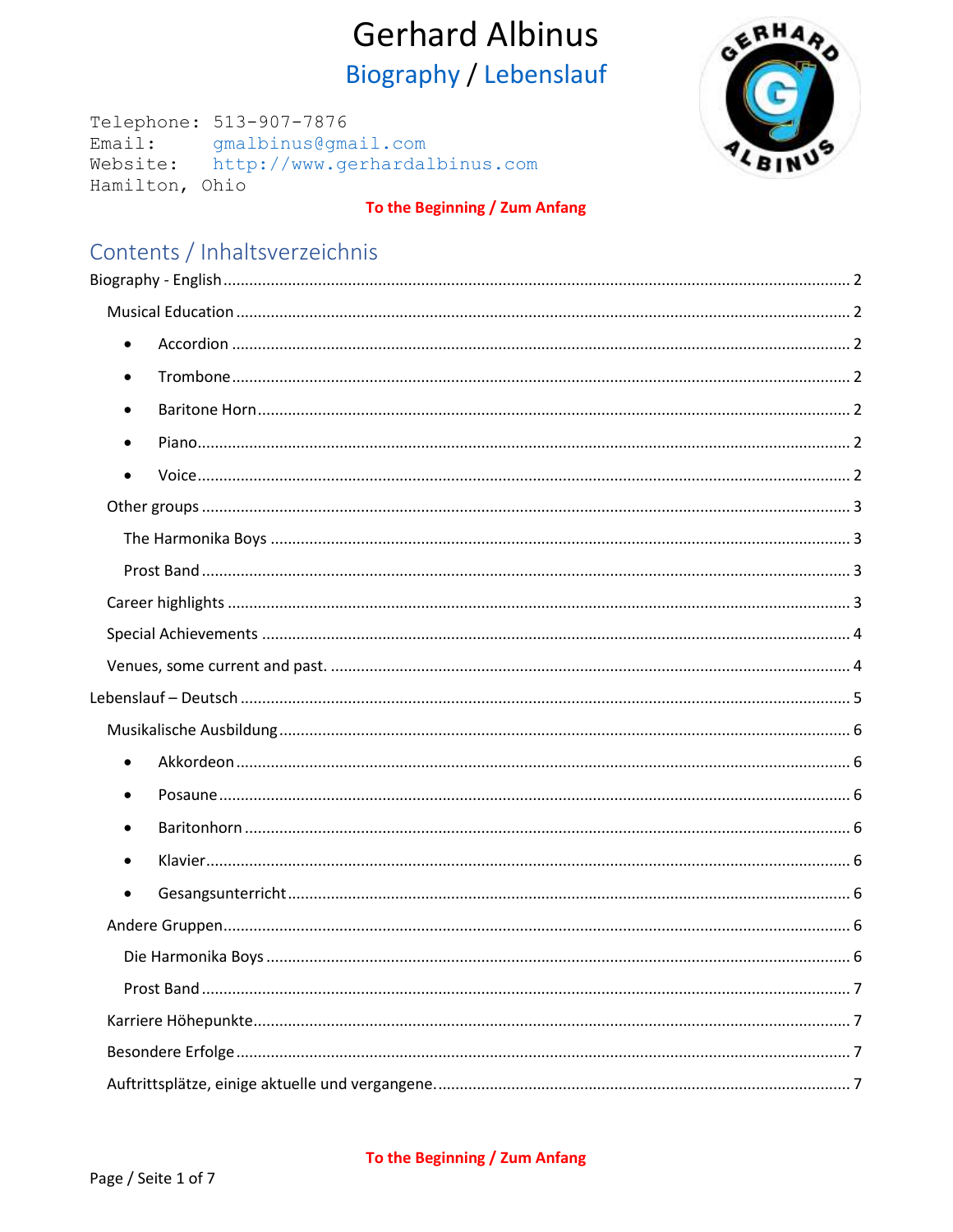Telephone: 513-907-7876 Email: [gmalbinus@gmail.com](mailto:gmalbinus@gmail.com) Website: [http://www.gerhardalbinus.com](http://www.gerhardalbinus.com/) Hamilton, Ohio



**[To the Beginning / Zum Anfang](#page-0-0)**

## <span id="page-1-0"></span>Biography - English

He is a Musician, Performer, and Songwriter in either Solo or Band.

Gerhard is bilingual in German and English. Born on October 11, 1964 in Hamilton, Ohio USA as first Son to German Immigrants that obtained their US Citizenship.

His Father Gerhard Herbert Pius Albinus was from Schweinfurt am Main, Lower Franconia [now part of Bavaria], and Mother Margarete Heintz from Speyer am Rhein, Rhineland-Palatinate.

His Grandfather Albert Heintz in Speyer am Rhein, played classical Guitar, Zither, Mandolin, and Trumpet. He also taught Guitar, Mandolin, and Zither.

### <span id="page-1-2"></span><span id="page-1-1"></span>Musical Education

- Accordion at the age of 9, in January 1974, in  $3^{rd}$  grade, he started lessons on the Piano Accordion until 1979 from Mrs. Sarah Marvin with Music Studios in both Hamilton and Kenwood, Ohio.
- <span id="page-1-3"></span>• Trombone at the age of 13, in the fall of 1977 until 1982. He had numerous instructors. The last and longest time with Herbert Tiemeyer from Cincinnati, Ohio.
- <span id="page-1-4"></span>• Baritone Horn at the age of 16, in the winter of 1980 until 1982. From Herbert Tiemeyer. He studied both, Bb and C valve fingerings.
- <span id="page-1-5"></span>• Piano at the age of 16, in 1979 until 1986, from Mrs. Sarah Marvin.
- <span id="page-1-6"></span>• Voice at the age of 28, in the spring of 1993 and lasted roughly 6 months, with Mr. Thomas Sherwood from Cincinnati, Ohio.

He performed doing national tours in Michigan, Indiana, Ohio, Pennsylvania, Kentucky, Tennessee, Georgia, North Carolina, Florida, Missouri, Nevada, and California. Venues have included Festivals, Breweries, Wineries, Clubs, Dances, Bars, Restaurants, Weddings, Private Parties, Frat. Parties, Etc.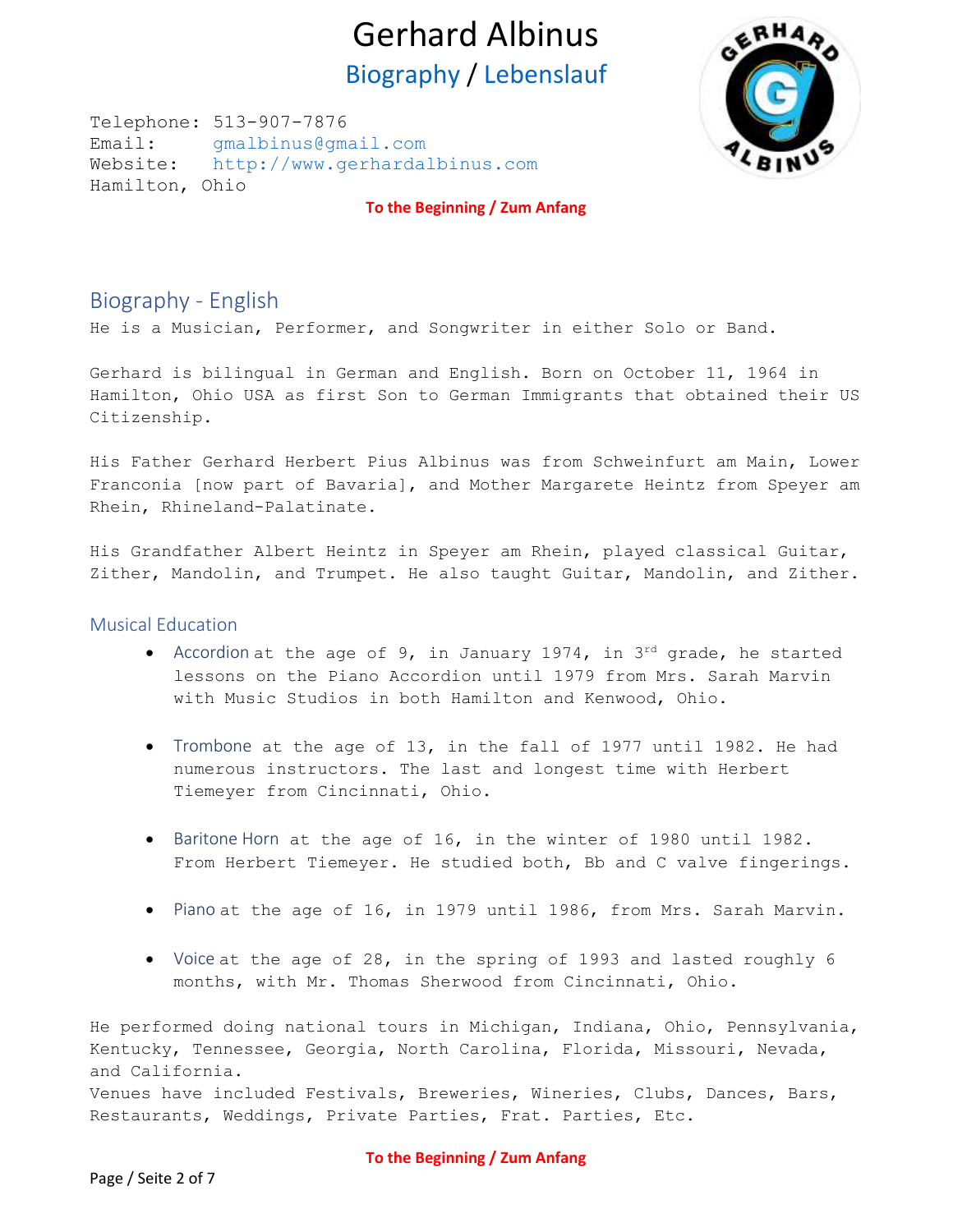Telephone: 513-907-7876 Email: [gmalbinus@gmail.com](mailto:gmalbinus@gmail.com) Website: [http://www.gerhardalbinus.com](http://www.gerhardalbinus.com/) Hamilton, Ohio



**[To the Beginning / Zum Anfang](#page-0-0)**

## <span id="page-2-0"></span>Other groups

<span id="page-2-1"></span>The Harmonika Boys and The Harmonika Boys & Girls from 1977-1993

The Duo consisted of his brother Herbert Albinus and Gerhard Albinus.

- 1. Herbert played Accordion with Synthesizer, Bass, Keyboards, Drum Machine, and Vocals.
- 2. Gerhard played Accordion, Trombone, and Vocals.

The Excalibur Hotel & Casino requested that The Harmonika Boys expanded to a quartet in 1992 for a return engagement. The wives; Jennifer and Nicolette, both performed on Vocals and Light Percussion.

<span id="page-2-2"></span>Prost Band from 1997-2014 founded by Michael Duncan and Gerhard Albinus This group consisted of:

- 1. Michael Duncan on Vocals, Drums, occasional Guitar. He would also write up the band's song arrangements.
- 2. Leroy Duncan, Father of Michael and Terrance Duncan, on Guitar and Vocals. Terrance Duncan on Bass Guitar, Vocals, occasional Accordion.
- 3. Carly Hood on Saxophone and Congas.
- 4. Steven Mutter on Saxophone.
- 5. Gerhard Albinus on Vocals, Accordion, and Synthesizer Bass.

### <span id="page-2-3"></span>Career highlights

- The Excalibur Hotel & Casino, Las Vegas, NV from 1992-1993 they performed for two weeks in April 1992 and then again from December 1992 through February 1993.
- King's Island Amusement Park, Cincinnati, OH from 1982- 1985 this included the Park's Winterfests of 1983, 1983, and 1984.
- 3<sup>rd</sup> Place in the WOXY 97.7FM 97xposure contest with his song, "X3" in Cincinnati, OH in 1986. On Drums and Recording Engineer was Kevin Pike, Herbert Albinus on Accordion, Gerhard Albinus on Vocals, Accordion, Synthesizer Bass.
- Pit Orchestra Accordionist for multiple "Fiddler on the Roof" productions in both Hamilton / Fairfield, OH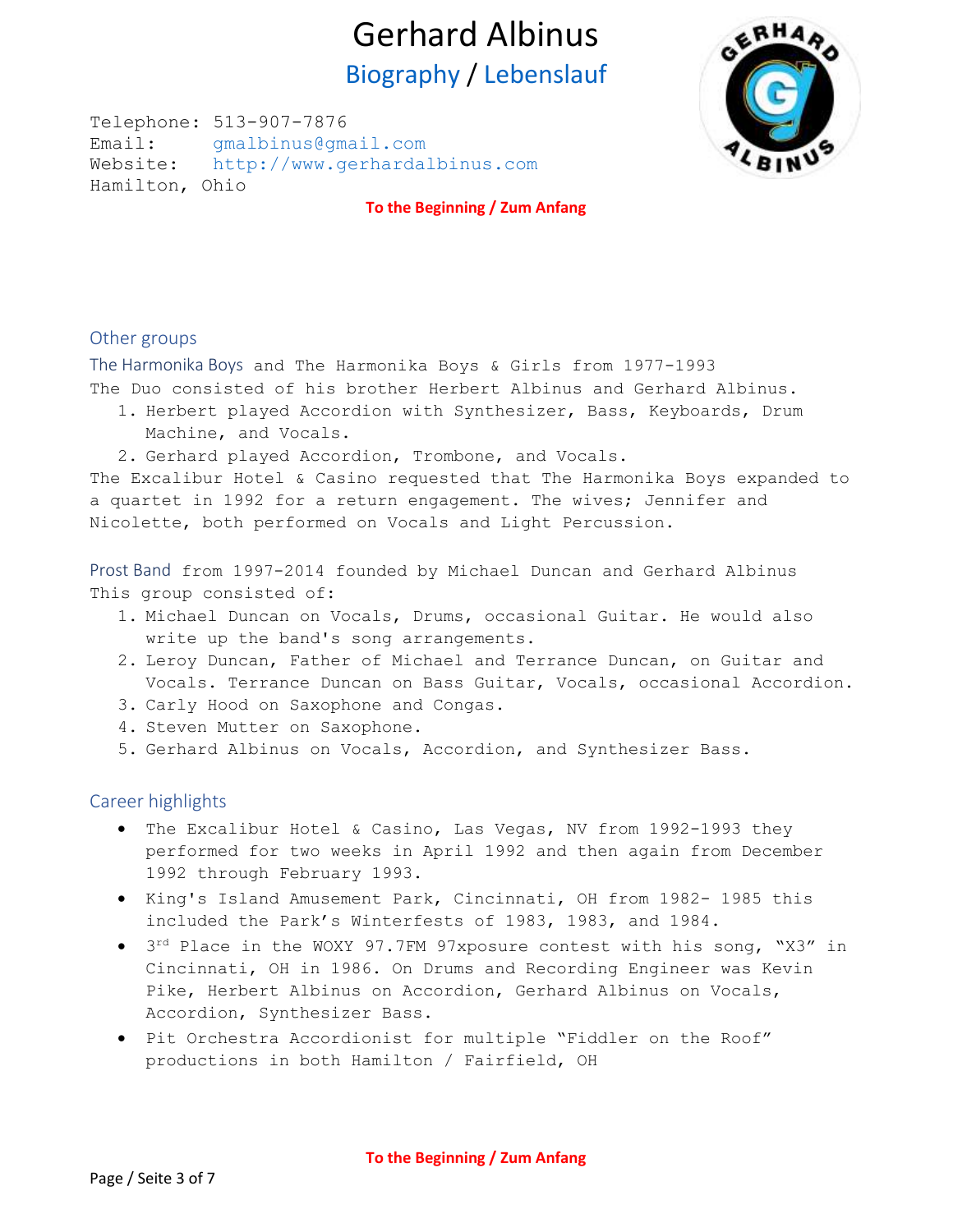Telephone: 513-907-7876 Email: [gmalbinus@gmail.com](mailto:gmalbinus@gmail.com) Website: [http://www.gerhardalbinus.com](http://www.gerhardalbinus.com/) Hamilton, Ohio



### **[To the Beginning / Zum Anfang](#page-0-0)**

### <span id="page-3-0"></span>Special Achievements

In May of 1980, He received his rank of Eagle Scout from the Boy Scouts of America, Troop 956, Fort Hamilton District, Dan Bear Council. He later earned all three of the Palm Awards, bronze, silver, and gold. Additionally, he was a member of Order of the Arrow, Ku-Ni-Eh Lodge.

<span id="page-3-1"></span>Venues, some current and past. Too many to list, see Website Calendar for more. Hofbräuhaus Newport, KY [https://www.hofbrauhausnewport.com](https://www.hofbrauhausnewport.com/) 3rd & Saratoga at the Levee 200 East 3RD St., Newport, KY 41071 859-491-7200 Since April 2003, Once to four times a week.

N2 North Second Tap & Bottle Shop [https://www.northsecondtap.com](https://www.northsecondtap.com/) 134 North Second St., Hamilton, OH 45011 513-805-7796 Since Friday the 13th October 2017

Spoken Bicycles [http://www.spokenbicycles.com](http://www.spokenbicycles.com/) 1201 Central Ave., Middletown, OH 45044 513-997-1230 Since May 2018May 2018 - Summer 2019, Once per month for the First Friday series.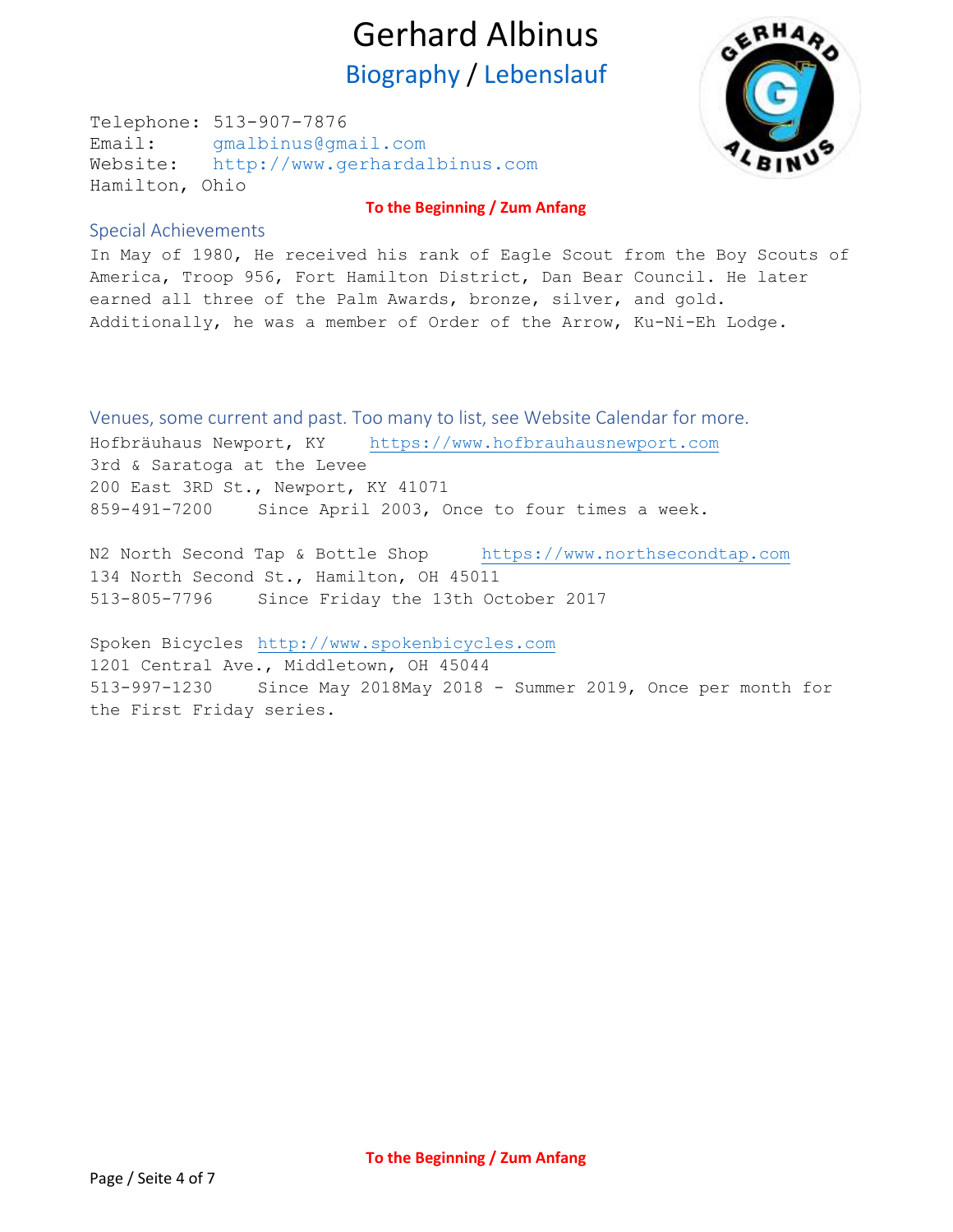Telephone: 513-907-7876 Email: [gmalbinus@gmail.com](mailto:gmalbinus@gmail.com) Website: [http://www.gerhardalbinus.com](http://www.gerhardalbinus.com/) Hamilton, Ohio



| To the Beginning / Zum Anfang     |                        |                  |  |
|-----------------------------------|------------------------|------------------|--|
| Venue / Platz                     | City / Stadt           | State / Land     |  |
| <b>Alpine Village</b>             | Torrance               | California       |  |
| Hofbräuhaus                       | Panama City Beach      | Florida          |  |
| Helen Chamber of Commerce         | Helen                  | Georgia          |  |
| Freudenfest                       | Oldenburg              | Indiana          |  |
| Strassenfest                      | Jasper                 | Indiana          |  |
| <b>Various Venues</b>             | Indianapolis           | Indiana          |  |
| Hofbräuhaus                       | Newport                | Kentucky         |  |
| Holler Hops & Grill               | Florence               | Kentucky         |  |
| Molly Malone's                    | Covington              | Kentucky         |  |
| <b>Braxton Brewery</b>            | Covington              | Kentucky         |  |
| <b>Braxton Labs</b>               | <b>Bellevue</b>        | Kentucky         |  |
| Down Under                        | Covington              | Kentucky         |  |
| Jefferson Hall                    | Newport                | Kentucky         |  |
| <b>Beer Sellar</b>                | <b>Bellevue</b>        | Kentucky         |  |
| <b>Darkness Brewing</b>           | <b>Bellevue</b>        | Kentucky         |  |
| <b>Bavarian Inn</b>               | Frankenmuth            | Michigan         |  |
| Kansas City Oktoberfest           | Kansas City            | <b>Missouri</b>  |  |
| The Excalibur & Casino            | Las Vegas              | Nevada           |  |
| The German-American Club          | Las Vegas              | Nevada           |  |
| Northside Tavern                  | Cincinnati [Northside] | Ohio             |  |
| Bogart's                          | Cincinnati [Clifton]   | Ohio             |  |
| River's Edge Amphitheater         | Hamilton               | Ohio             |  |
| Alley's now Pohlman Lanes         | Hamilton               | Ohio             |  |
| <b>Symmes Tavern</b>              | Fairfield              | Ohio             |  |
| <b>Steinkeller</b>                | Oxford                 | Ohio             |  |
| N2 North Second Tap & Bottle Shop | Hamilton               | Ohio             |  |
| <b>Spoken Bicycles</b>            | Middletown             | Ohio             |  |
| <b>Various Venues</b>             | Cincinnati             | Ohio             |  |
| <b>Municipal Brew Works</b>       | Hamilton               | Ohio             |  |
| <b>Various Venues</b>             | Hamilton               | Ohio             |  |
| Hofbräuhaus                       | Pittsburgh             | Pennsylvania     |  |
| The German-American Club          | Clarksville            | <b>Tennessee</b> |  |

## <span id="page-4-0"></span>Lebenslauf – Deutsch

Alleine oder in seine Kapelle ist er Musiker, Komponist, und Unterhalter.

Gerhard ist zweisprachig in Deutsch und Englisch. Geboren am 11. Oktober 1964 in Hamilton, Ohio, USA, als erster Sohn deutscher Einwanderer, die die US-Staatsbürgerschaft erhalten haben.

Sein Vater Gerhard Herbert Pius Albinus stammte aus Schweinfurt am Main, Unter Franken, und Mutter Margarete Heintz aus Speyer am Rhein, Rheinland-Pfalz.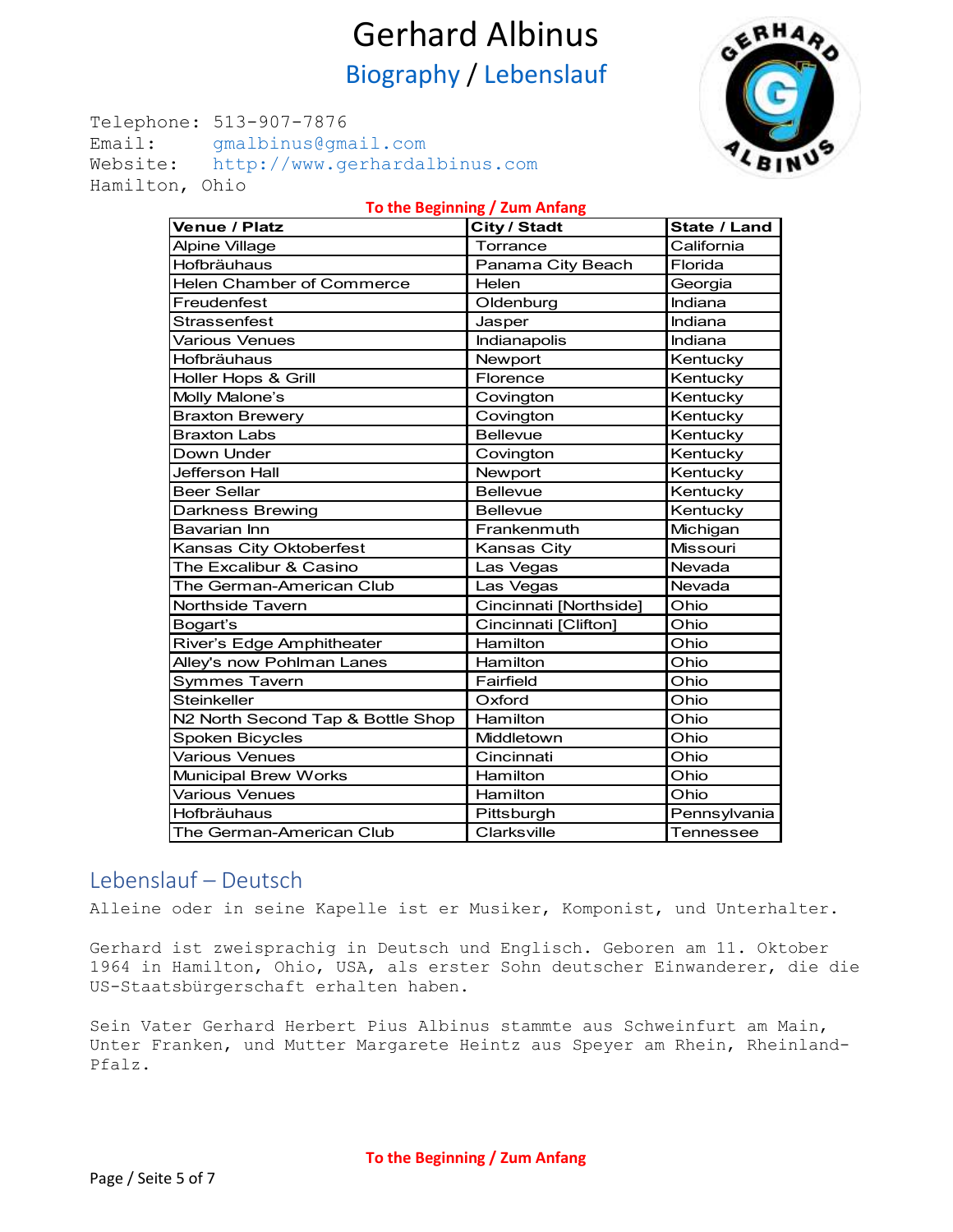Telephone: 513-907-7876 Email: [gmalbinus@gmail.com](mailto:gmalbinus@gmail.com) Website: [http://www.gerhardalbinus.com](http://www.gerhardalbinus.com/) Hamilton, Ohio



#### **[To the Beginning / Zum Anfang](#page-0-0)**

Sein Großvater Albert Heintz von Speyer am Rhein spielte klassische Gitarre, Zither, Mandoline und Trompete. Er unterrichtete auch Gitarre, Mandoline und Zither.

### <span id="page-5-1"></span><span id="page-5-0"></span>Musikalische Ausbildung

- Akkordeon im Alter von 9 Jahren, in der 3. Klasse, begann Er im Januar 1974 unter der Anleitung von Frau Sarah Marvin bis 1979 mit dem Akkordeonunterricht.
- <span id="page-5-2"></span>• Posaune im Alter von 13 Jahren, im Herbst 1977 bis 1982. Er hatte zahlreiche Ausbilder. Die letzte und längste Zeit verbrachte er mit dem Lehrer Herbert Tiemeyer aus Cincinnati, Ohio.
- <span id="page-5-3"></span>• Baritonhorn im Alter von 16 Jahren, im Winter 1980 bis 1982. Sein Lehrer war erneut Herbert Tiemeyer. Er wurde sowohl in den B- als auch in den C-Ventil-Fingersätzen geschult.
- <span id="page-5-4"></span>• Klavier im Alter von 16 Jahren, 1979 bis 1986 von Frau Sarah Marvin.
- <span id="page-5-5"></span>• Gesangsunterricht im Alter von 28 Jahren begann im Frühjahr 1993 und dauerte ungefähr 6 Monate, mit Herrn Thomas Sherwood aus Cincinnati, Ohio.

Er machte national Tourneen in Michigan, Indiana, Ohio, Pennsylvania, Kentucky, Tennessee, Georgia, North Carolina, Florida, Missouri, Nevada, and California.

Veranstaltungen waren Feste, Brauereien, Weingüter, Nachtclubs, Tänze, Bars, Restaurants, Hochzeiten, private Feiern, Bruderschafts Feiern, usw.

### <span id="page-5-6"></span>Andere Gruppen

<span id="page-5-7"></span>Die Harmonika Boys und die Harmonika Boys & Girls von 1977-1993 Diese Gruppe war ein Duo, das aus seinem Bruder Herbert Albinus und Gerhard Albinus bestand.

- 1. Herbert spielte Akkordeon mit Synthesizer, Bass, Tasteninstrument, Trommelmaschine und Stimme.
- 2. Gerhard spielte Akkordeon, Posaune und Gesang.

Die Harmonika Boys wurden 1992 zu einem Quartett ausgebaut, um sich im Excalibur Hotel & Casino zur ein wiederhollende Auftritt.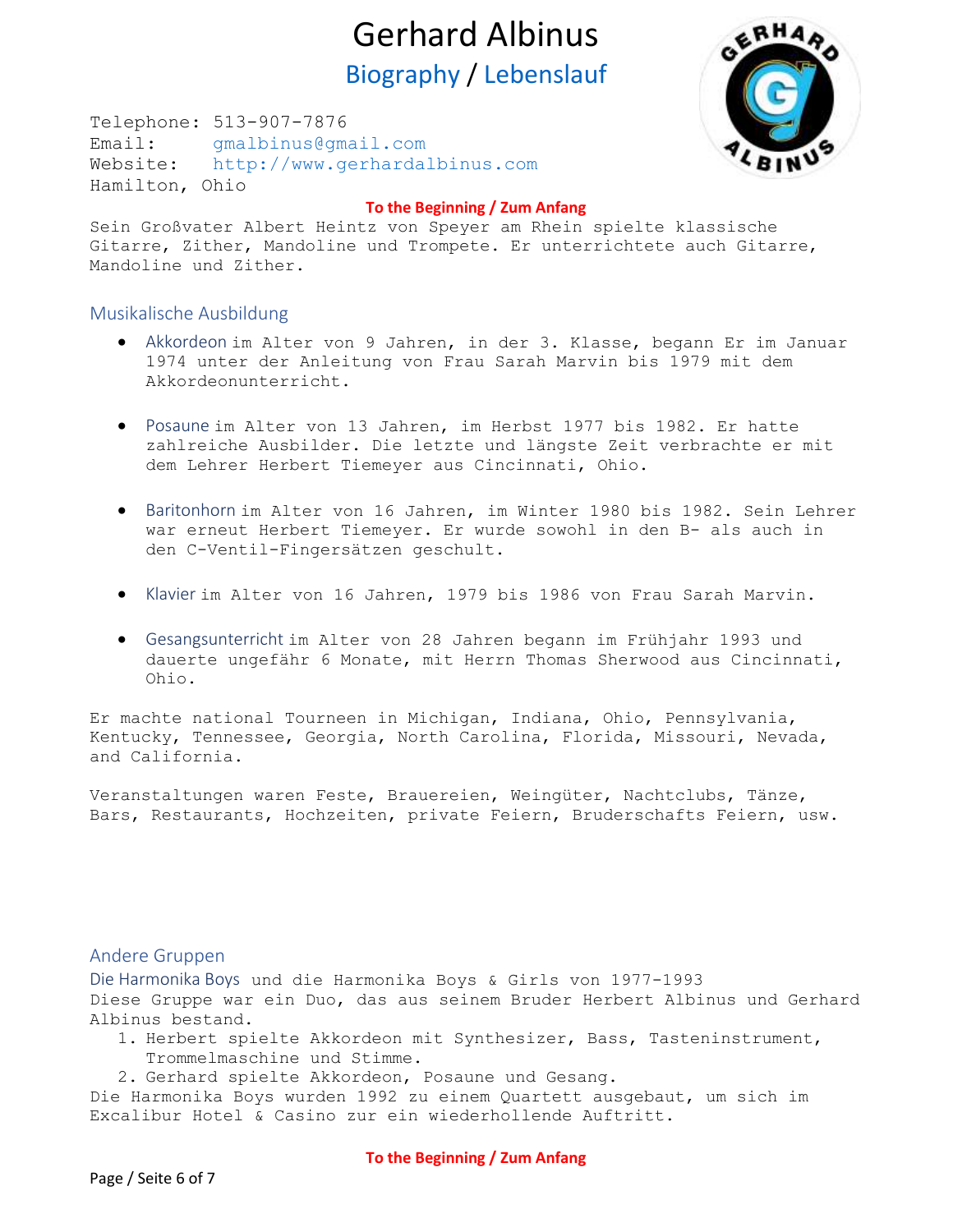Telephone: 513-907-7876 Email: [gmalbinus@gmail.com](mailto:gmalbinus@gmail.com) Website: [http://www.gerhardalbinus.com](http://www.gerhardalbinus.com/) Hamilton, Ohio



#### **[To the Beginning / Zum Anfang](#page-0-0)**

Die zusätzlichen zwei Mitglieder waren ihre Frauen; Jennifer und Nicolette, beide bei Gesang und Schlaginstrumente.

<span id="page-6-0"></span>Prost Band von 1997-2014 von Michael Duncan und Gerhard Albinus gegründet. Die Gruppe bestand aus:

- 1. Michael Duncan am Gesang, Schlagzeug, gelegentliche Gitarre. Er würde auch die Lieder bearbeiten und zusammenstellen für die Kapelle.
- 2. Leroy Duncan, Vater von Michael und Terrance Duncan, an Gitarre und Gesang. Terrance Duncan an Bassgitarre, Gesang, gelegentliches Akkordeon.
- 3. Carly Hood am Saxophone und Congas.
- 4. Steven Mutter am Saxophon.
- 5. Gerhard Albinus am Akkordeon, Gesang und Synthesizer Bass.

#### <span id="page-6-1"></span>Karriere Höhepunkte

- The Excalibur Hotel & Casino in Las Vegas, NV, trat von 1992 bis 1993 zwei Wochen lang im April 1992 und dann erneut von Dezember 1992 bis Februar 1993 auf.
- King's Island Vergnügungspark, Cincinnati, OH von 1982 bis 1985, einschließlich die Winterfeste des Parks von 1983, 1983 und 1984.
- 3. Platz im Radio WOXY 97.7FM 97xposure-Wettbewerb mit seinem Song "X3" in Cincinnati, OH, 1986. Am Schlagzeug- und Toningenieur waren Kevin Pike, Herbert Albinus am Akkordeon, Gerhard Albinus am Gesang, Akkordeon, Synthesizer-Bass.
- Akkordeonist in dem Theater Orchester für mehrere "Fiddler on the Roof" Vorführungen in Hamilton und Fairfield, OH

### <span id="page-6-2"></span>Besondere Erfolge

Im Mai 1980, Er erreichte er den Rang eines Eagle Scout in den Boy Scouts of America. Troop 956 Fort Hamilton District, Dan Beard Council. Später erhielt er alle drei Palme-Auszeichnungen, Bronze, Silber, und Gold. Zusätzlich, war Er auch Mitglied in dem Order of the Arrow, Ku-Ni-Eh Lodge.

<span id="page-6-3"></span>Auftrittsplätze, einige aktuelle und vergangene. Hofbräuhaus Newport, KY [https://www.hofbrauhausnewport.com](https://www.hofbrauhausnewport.com/) 3rd & Saratoga at the Levee 200 East 3RD St., Newport, KY 41071 859-491-7200 Seit April 2003 - Heute, eins bis viermal pro Woche.